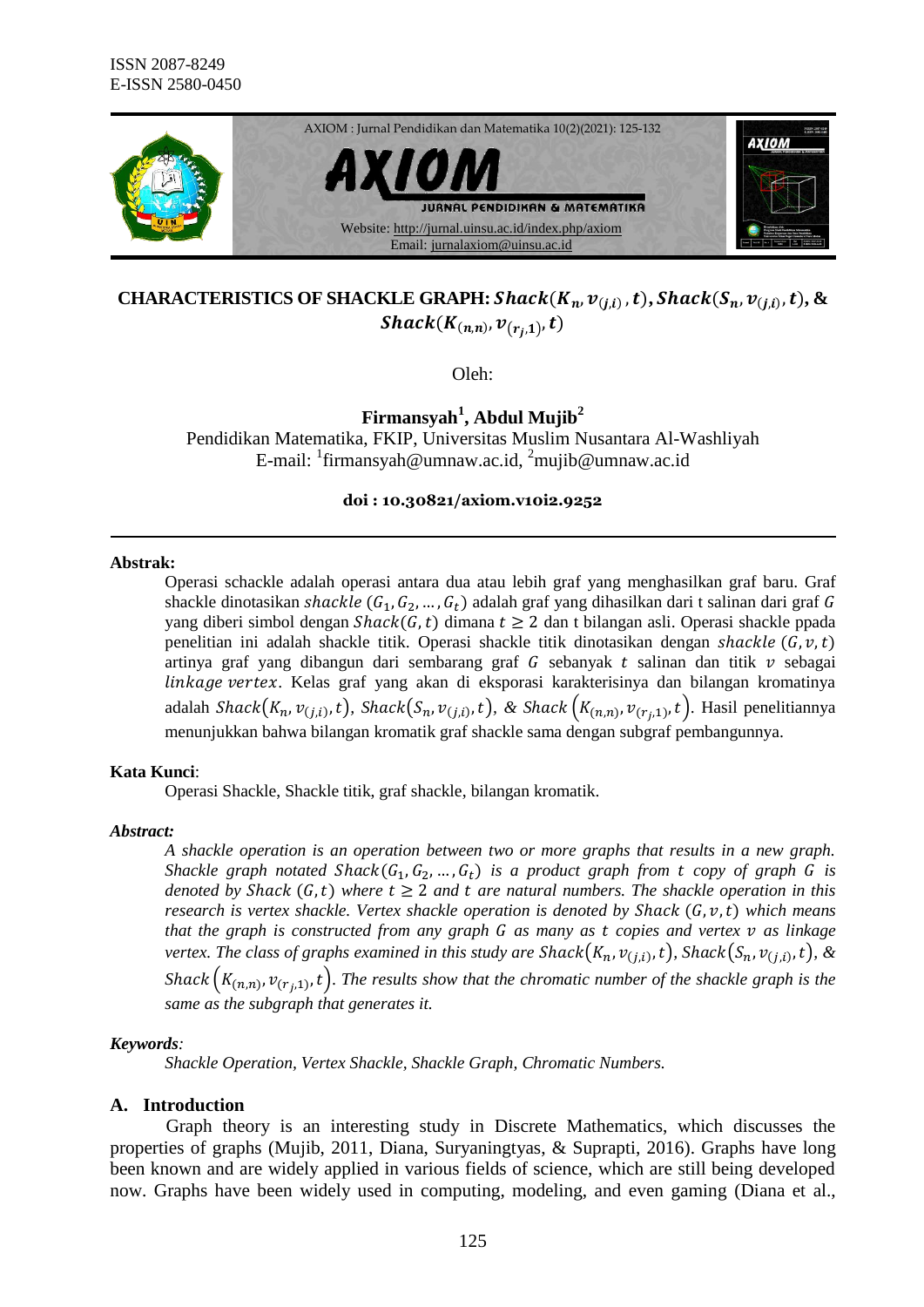2016, Maarif, 2017, Mujib & Assiyatun, 2011). In general, a graph is a set of pairs ( $V, E$ ) where V represents a non-empty set of vertices and  $E$  is a set of edges connecting a pair of vertices on the graph. A Graph *G* is a pair of sets  $(V, E)$  where V is a non-empty set called vertices and  $E \subseteq V^2$  which is a 2-element subset of V called sides (Bondy & Murty, 2008). The graph is presented in the form of a graph with the elements of the set *V* represented as points, while the elements of the set  $E$  are the lines connecting two corresponding vertices.



Figure 1. Graph  $G = (V, E)$ 

Figure 1 above, is an example of the graph  $G = (V, E)$ . Where is the set of vertices  $V = \{v_i : i = 1, 2, 3, ..., 6\}$  and the set of sides  $E = \{e_i : j = 1, 2, 3, ..., 11\}$ . Side because it connects vertex  $v_2$  with  $v_3$ . Therefore, it is called  $v_2$  adjacent to  $v_3$ , besides  $v_2$  is adjacent to vertices  $v_1$ ,  $v_4$ , and  $v_6$ , while the relationship between  $v_2$  and  $v_5$  is not neighboring or is called independent. Let  $e_1$  and  $e_2$  are two edges of graph G. The edges  $e_1$  and  $e_2$  are called independent if  $e_1$  and  $e_2$  are not adjacent. Likewise, two vertices on G are independent of each other if they are not adjacent. Graph G is called a complete graph, denoted by  $K_n$  if every two vertices in G are adjacent. A graph G is called finite if the set of vertices  $V(G)$  is finite. The number of vertices on graph G is called the order of G, denoted by  $|V(G)|$ , while the number of edges on graph G is called the size of G, denoted by  $|E(G)|$ . The number of edges attached to a vertex v in G is called the degree of the point v, denoted by  $d_G(v)$  (Hartsfield & Ringel, 2003).

The smallest degree of graph G is denoted by  $\delta(G)$ , while the largest degree on graph G is denoted by  $\Delta(G)$ . Graph G in Figure 1 has a sequence of degrees  $d_G(v_1) = d_G(v_2)$  $d_G(v_6) = 4$ , while  $\delta(G) = \Delta(G) = 4$ . A graph G is called a regular graph if the degrees of the vertices are equal. A graph  $G = (V, E)$  is called a  $k - regular$  graph if  $d_G(v) = k$  for every  $v \in V$ . The graph  $K_n$  is a graph  $(n-1)$  – reguler, because each point has a degree of  $n-1$ . The cycle graph of order n;  $n \ge 3$  denoted  $S_n$  is a 2 – *regular* connected graph (Bondy & Murty, 2008).



**Figure 2. Graph**  $K_4$  **and Graph**  $S_5$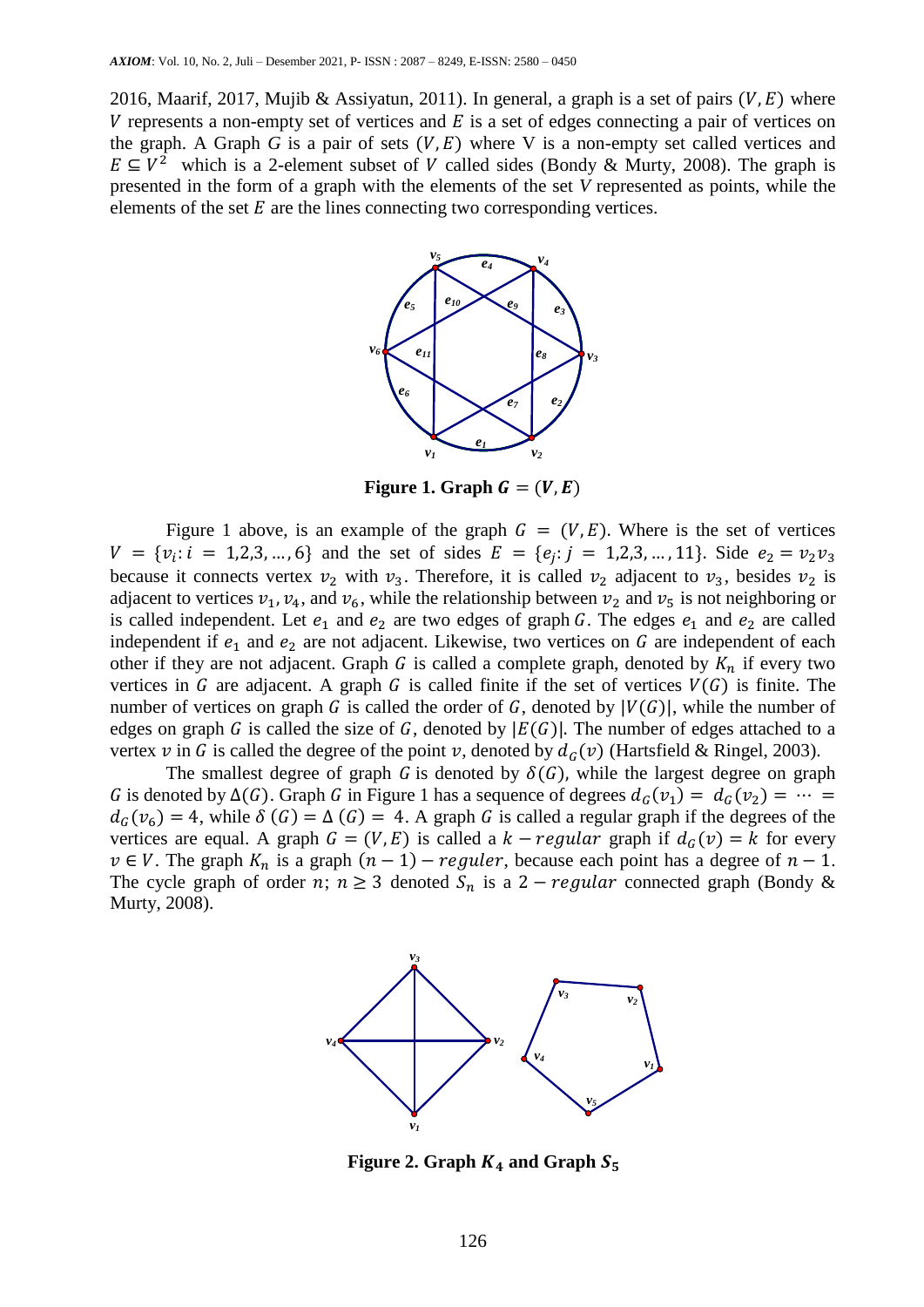Figure 2 shows a complete graph  $K_4$ , where each vertex has a degree of 3. Therefore, it is called a  $3 - regular$  graph. Whereas,  $S_5$  is a 5-vertices cycle graph with each vertex having a degree of two, called  $2 - regular$ . A graph  $G = (V, E)$  is called a bipartite graph if V can be partitioned into two non-empty subsets  $X$  and  $Y$  such that for each edge of  $G$  one end is at  $X$  and the other is on Y. Suppose  $|X| = m$  and  $|Y| = n$  where  $m, n \ge 2, m, n \in \mathbb{N}$ . If every vertex in X is adjacent to a vertex in Y, then G is called a complete bipartite graph, denoted by  $K_{m,n}$ .



**Figure 3. Graph**  $K_{3,4}$  **and Graph**  $K_{7,7}$ 

The  $K_{3,4}$  graph in Figure 3, is a bipartite graph but it is not complete. Because not every vertex in X connects at Y. Whereas Graph  $K_{7,7}$  is a complete bipartite graph (Saifudin, 2020). In the study of graph theory, the operation between two graphs is one way to obtain new graphs. There are various types of operations on a graph, one of which is the shackle operation (Diestel, 2005). In this study, the researcher examines the characteristics of the graph  $Shack(K_n, v_{(j,i)}, t)$ ,  $\textit{Shack}(S_n, v_{(j,i)}, t)$ , and  $\textit{Shack}(K_{(n,n)}, v_{(r_i,1)}, t)$ .

#### **B. Theoretical Studies**

#### **Definition 1** (Maryati, Salman, Baskoro, Ryan, & Miller, 2010)

Let  $k \ge 2$  be an integer. Define *shackle* as a graph construction by connected non-trivial graphs  $G_1, G_2, G_3, \ldots, G_k$  such that  $G_s$  and  $G_t$  do not have a common vertex for every  $s, t \in [1, k]$  with  $|s-t| \ge 2$  and every  $i \in [1, k-1]$   $G_i$  dan  $G_{i+1}$  have exactly one common point called linkage vertex, and  $k-1$  linkage vertex is different. The shackle graph is denoted by  $Shack(G_1, G_2, ..., G_k).$ 

Henceforth, the shackle graph is denoted by  $shack(G, v, t)$ . The graph  $shack(G, v, t)$ means that the graph G is copied t times with vertex  $\nu$  as the vertex linkage. For example, Cycle Graph  $S_4$  with  $t = 3$  and vertex  $x_i$ ,  $i = 2,3$  as vertex linkage, then Figure 4 below is the result of the shackle operation on graph  $S_4$ .



Figure 4. Graph  $Shack(S_4, x_i, 3)$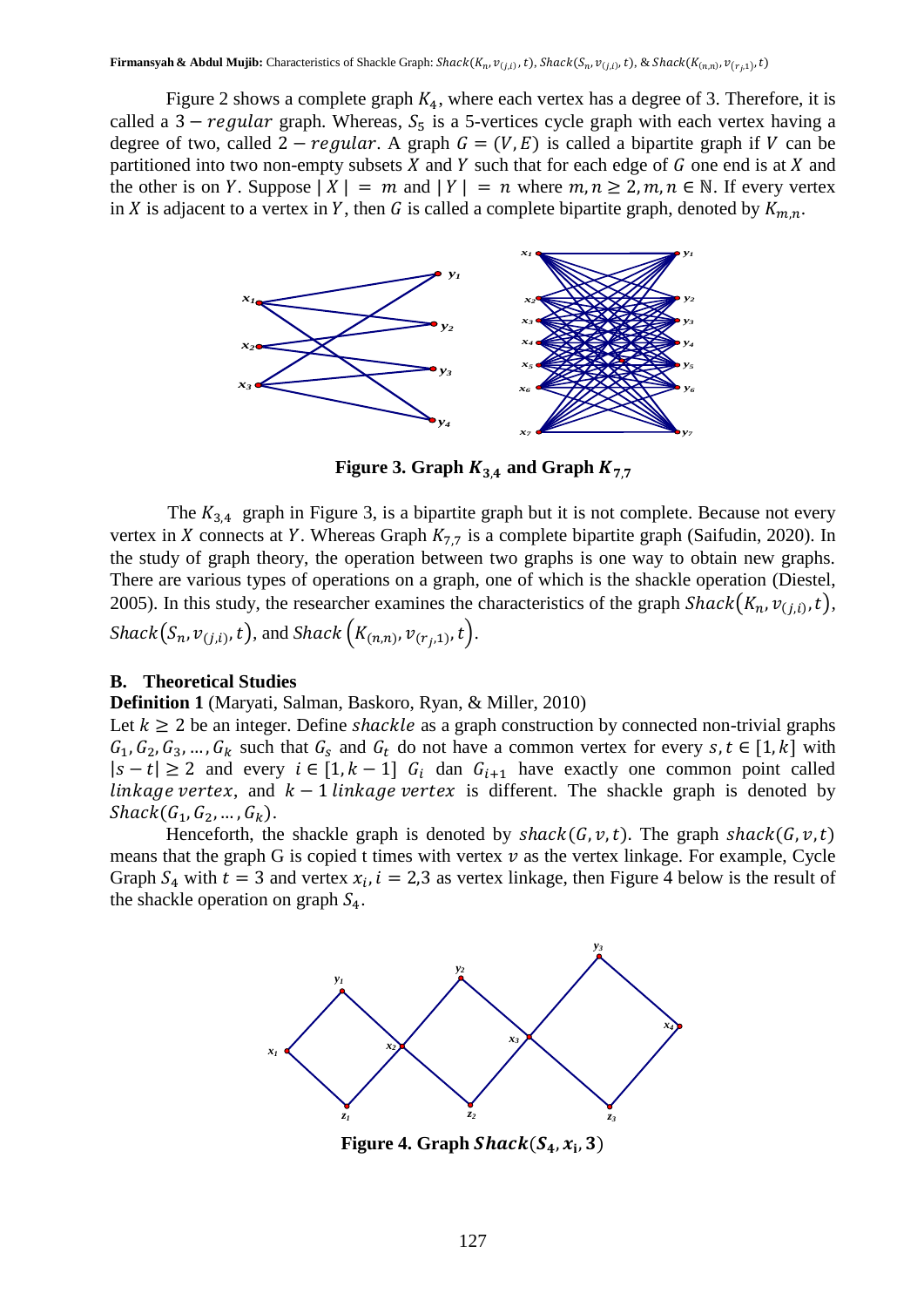Based on Figure 4, Graph Shack( $S_4$ ,  $x_i$ , 3) has a set of vertices, namely  $V = \{x_i:$ 1,2,3,4}  $\cup$  { $y_i$ :  $j = 1,2,3$ }  $\cup$  { $z_k$ :  $k = 1,2,3$ } and a set of edges, namely  $E = \{x_iy_i, x_iz_i\}$ :  ${1,2,3}$   $\cup$   $\{y_i x_i, z_k x_i : i = j + 1 \text{ or } i = k + 1, j = k = 1,2,3\}$ . The cardinalities of V and E respectively  $|V| = 3|V(S_4)| - 2 = 10$  and  $|E| = 3|E(S_4)| = 12$ . In addition, the maximum degree of  $Shack(S_4, x_i, 3)$  is  $\Delta(S)$  )) and the minimum degree of  $Shack(S_4, x_i, 3)$  is  $\delta(Shack(S_4, x_i, 3)) = 2$ .

This article discusses a new graph of the product of the shackle operation. The graphs to be studied are shack $(K_n, v_i, t)$ , shack $(S_n, v_i, t)$ , and shack $(K_{n,n}, v_i, t)$ . Shack $(K_n, v_i, t)$  is a complete graph  $K_n$  which is copied as many as t with the connecting vertex  $v_i$  where  $i =$ 1,2,3, ..., *n*. Then, shack( $S_n$ ,  $v_i$ , t) is a cycle graph (circle) with *n* vertices, which is copied by with the connecting vertex  $v_i$  with  $i = 1, 2, 3, ..., n$ . And  ${shack}(K_{n,n}, v_i, t)$  is a complete graph.

## **C. Research methods**

The method used in this research is qualitative research. The purpose of this study is to explore the properties of the graph shackle operation results. The following will be explained in more detail.

## **1. Types of research**

This research uses a literature study approach. This is under the objectives of this study, that is to explore the characteristics and properties of the graph from the shackle operation. The graphs used are Complete graph  $(K_n)$ , bipartite complete graph  $(K_{n,n})$ , and circle graph  $(S_n)$ . In addition, this study aims to prove the chromatic number of graph  $Shack(K_n, v_{(j,i)}, t)$ ,  $\textit{Shack}(S_n, v_{(j,i)}, t)$ , and  $\textit{Shack}(K_{(n,n)}, v_{(r_i,1)}, t)$ .

### **2. Research Subject**

The subject of this research is a graph resulting from the shackle operation. Shackle graph is obtained from Complete graph  $(K_n)$ , bipartite complete graph  $(K_{n,n})$ , and circle graph  $(S_n)$ . More specifically, this study explores the characteristics and prove the chromatic number of graphs Shack $(K_n, \nu_{(j,i)}, t)$ , Shack $(S_n, \nu_{(j,i)}, t)$ , and Shack  $(K_{(n,n)}, \nu_{(r_i,1)}, t)$ .

#### **3. Prosedure**

This research procedure consists of four stages. First, it examines the definition of shackle operations on a graph. Based on the definition of the shackle operation, the researcher performs shackle operations on Complete graph  $(K_n)$ , bipartite complete graph  $(K_{n,n})$ , and circle graph  $(S_n)$ . Second, generalize the graphs  $Shack(K_n, v_{(j,i)}, t)$ ,  $Shack(S_n, v_{(j,i)}, t)$ , and *Shack*  $(K_{(n,n)}, v_{(r_i,1)}, t)$ . Third, the generalization construct graphs *Shack*  $(K_n, v_{(j,i)}, t)$ , Shack $(S_n, v_{(j,i)}, t)$ , and Shack $(K_{(n,n)}, v_{(r,i)}, t)$ . And finally, explore the properties of graphs Shack $(K_n, v_{(j,i)}, t)$ , Shack $(S_n, v_{(j,i)}, t)$ , and Shack $(K_{(n,n)}, v_{(r,i)}, t)$ . Conjecture the chromatic number. And the final stage, prove the chromatic number of Graph A.

#### **D. Research Results and Discussion**

# 1. Graph  $Shack(K_n, v_i, t)$

Based on Figure 5, without lost generalization, for example, we select vertex  $v_{(1,i)}$  which is opposite to vertex  $v_{(1,1)}$ , then Graph shack $(K_n, v_{(j,i)}, t)$  is a graph that has a set of vertices  $V = \{v_{(j,k)} : 1 \leq j \leq t, 1 \leq k \leq n, k \neq i\} \cup \{v_{(j,k)} : 1 \leq j \leq t, k = i\}$  and set of edges E  ${e_{(1,k,l)}} = (v_{(1,k)}v_{(1,l\neq k)}) : 1 \leq k \leq n, 1 \leq l \leq n \} \cup {e_{(j,k,l)}} = (v_{(j,k)}v_{(j,l\neq k)}) : 2 \leq j \leq t, 1 \leq n$  $k, l \leq n$  }  $\cup \{e_{(j+1,i,l)} = (v_{(j,i)}v_{(j+1,l\neq i)}): 1 \leq j \leq t-1, 2 \leq l \leq n\}$ . Where  $|V| = (n-1)t-1$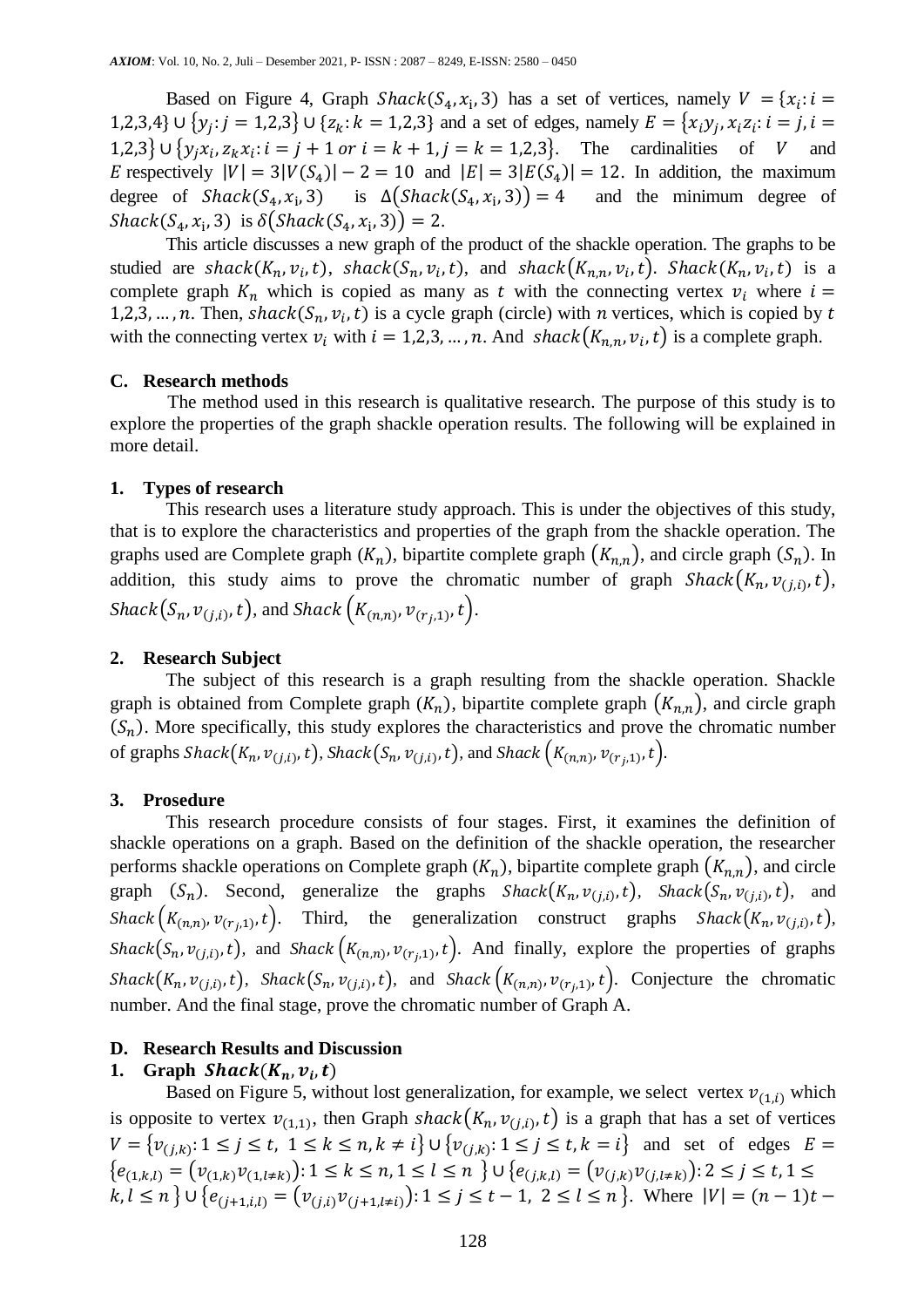1 and  $|E| = tC_2^{n+1}$ . Additionally obtained  $\Delta\left(\operatorname{shack}(K_n, v_{(j,i)}, t)\right) = 2(n-1)$  and  $\delta\left(\operatorname{shack}\left(K_n, v_{(j,i)}, t\right)\right) = n - 1.$ 



Figure 5. Graph  $Shack(K_n, v_i, t)$ 

#### **Teorema 1.**

The chromatic number of graphs  ${shack}(K_n, v_{(j,i)}, t)$  is n, for every  $n \in \mathbb{N}$ .

 $\chi\left(\textit{shack}\left(K_n,v_{(j,i)},t\right)\right)=$ 

**Proof.**



Graph shack $(K_n, v_{(j,i)}, t)$  has t subgraph  $K_n$ . Therefore, the chromatic number of the Graph shack $(K_n, v_{(j,i)}, t)$  depends on subgraph  $K_n$ . Subgraph  $K_n$  is a complete graph, each vertex is adjacent to another vertex,  $d(v_i) = n - 1$ . Therefore, at least with the color set C  $\{c_1, c_2, c_3, \ldots, c_n\}$ , subgraph  $K_n$  can be colored. Thus,  $\chi(K_n) = n$  (Mujib, 2011).

Next, we will show  $\chi(s \text{hack}(K_n, v_{(j,i)}, t)) = n, n \in \mathbb{N}$ . Figure 6 as an illustration of shackle graph coloring. First, we do the coloring on subgraph 1, subgraph  $K_n$  with color set C, by coloring it counterclockwise. Furthermore, the coloring of subgraph 2 is colored clockwise with the color set C. And so on until subgraph *t*. So that  ${shack}(K_n, v_{(j,i)}, t)$  can be colored with the color set C. Thus,  $\chi\left($  shack $(K_n, v_{(j,i)}, t)$  $\right)$  =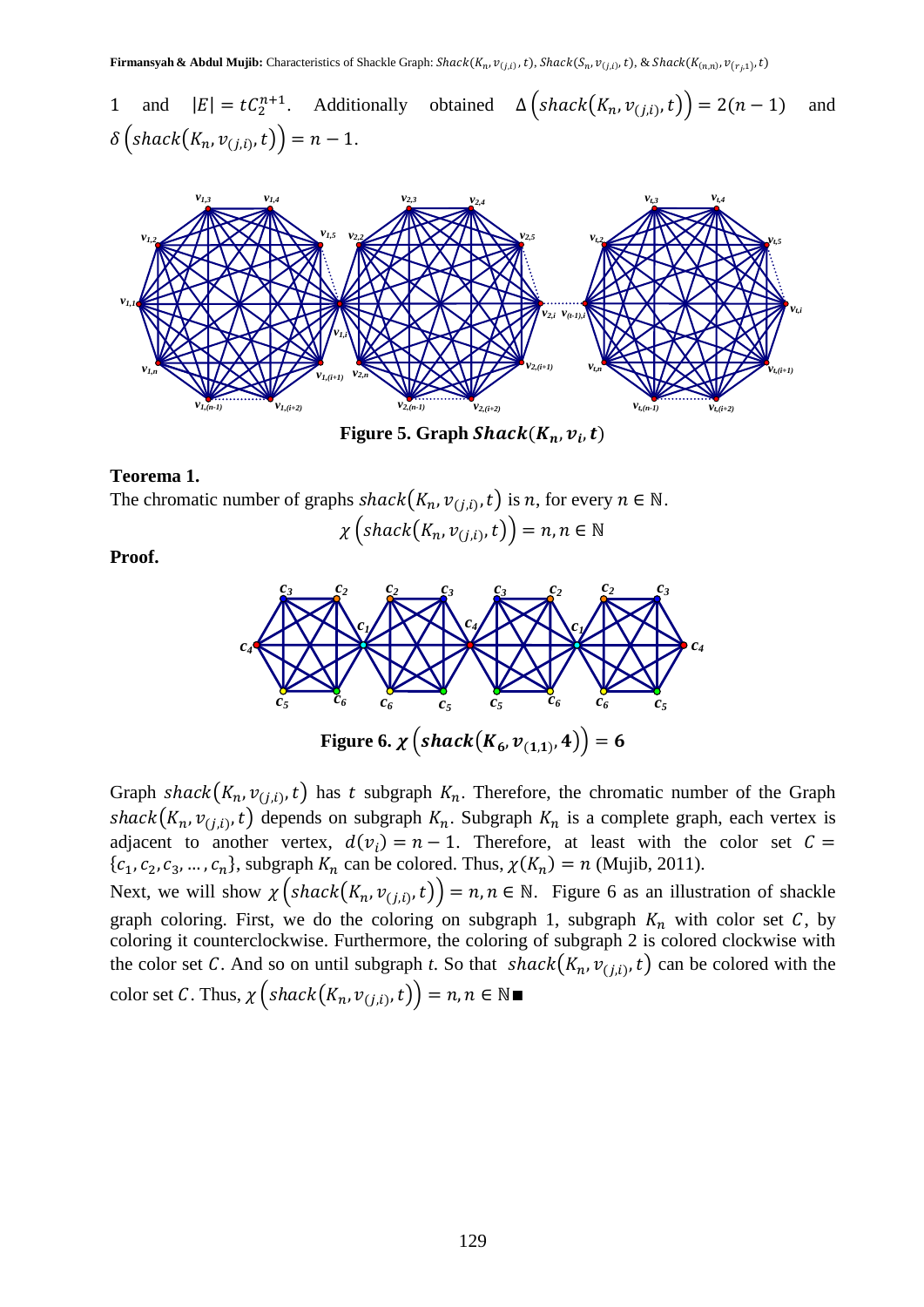### 2. **Graph Shack(S<sub>n</sub>**,  $v_i$ , t)



Figure 7. Graph  $Shack(S_n,v_i,t)$ 

Figure 7 shows the construction of a shack  $(S_n, v_{(j,i)}, t)$ . Graph shack  $(S_n, v_{(j,i)}, t)$  has the set of vertices  $V = \left\{ \{v_{(j,k)} : 1 \le j \le t, 1 \le k \le n, k \neq i \} \cup \{v_{(j,k)} : 1 \le j \le t, k = i \} \right\}$  dan the set edges  $E = \big\{ e_{(j,k)} = \big( v_{(j,k)} v_{(j,k+1)} \big) : 1 \leq j \leq t, 1 \leq k \leq n \big\} \cup \big\{ e_{(j+1,k)} = \big( v_{(j,i)} v_{(j+1,k)} \big) : 1 \leq j \leq n \big\}$  $[t, k = 2, n]$ . Obtained  $|V| = (n - 1)t - 1$ ,  $|E| = tn$ ,  $\Delta \left( \frac{shack(S_n, v_{(j,i)}, t)}{s - 1} \right) = 4$ , and  $\delta\left(\textit{shack}\left(S_n,v_{(j,i)},t\right)\right)=2.$ 

#### **Teorema 2.**

The chromatic number of graphs  $shack(S_n, v_i, t)$  is 2 if n even or 3 if n odd, for every  $3, n \in N$ .

$$
\chi\big(\operatorname{shack}(S_n, v_i, t)\big) = \begin{cases} 2, & \text{if } n \text{ even} \\ 3, & \text{if } n \text{ odd} \end{cases}
$$



Figure 8.  $\chi$ (shack(S<sub>5</sub>, v<sub>1</sub>, 4)) = 3

#### **Proof.**

It is known that  $\chi(S_n) = 2$  for *n* even and  $\chi(S_n) = 3$  for *n* odd (Mujib, 2011). Because the shack graph  $shack(S_n, v_i, t)$  has *t* subgraph  $S_n$ . Then the vertex coloring of the shack graph shack( $S_n$ ,  $v_i$ , t) depends on the coloring of  $S_n$ . Vertex  $v_i$  as a link between subgraphs. Therefore, each subgraph can always be colored with the color in  $S_n$ . Thus,  $\chi(\text{shack}(S_n, v_i, t)) = 2$  for *n* even, and  $\chi(\text{shack}(S_n, v_i, t)) = 3$  for *n* odd.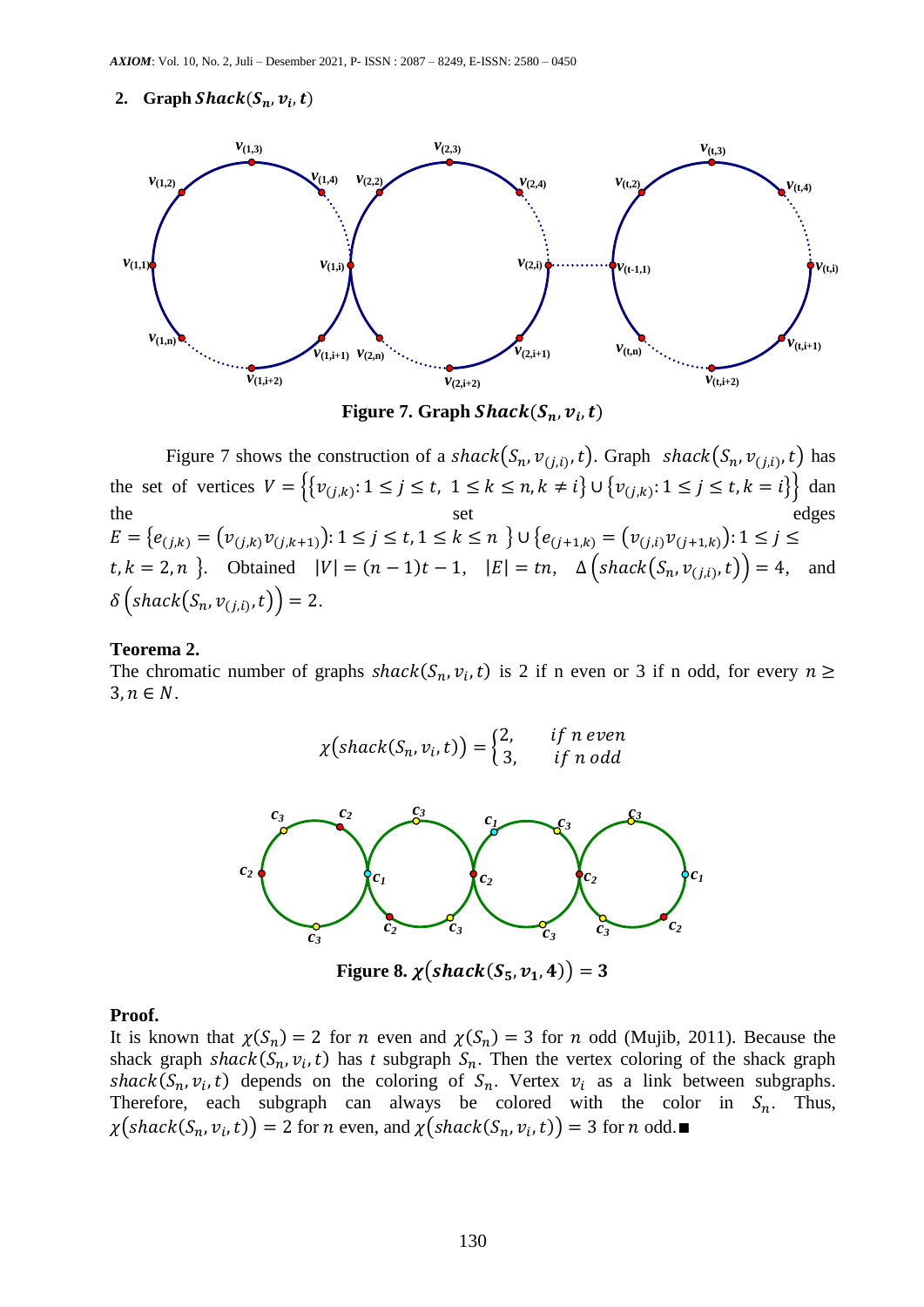# **3. Graph Shack**  $(K_{n,n}, \nu_{(r_i,i)}, t)$



**Figure 9.** Graph Shack  $(K_{n,n}, v_{(r_i,i)}, t)$ Graph shack  $(K_{(n,n)}, v_{(r_i,i)}, t)$  is shown in Figure 9. Graph shack  $(K_{(n,n)}, v_{(r_i,i)}, t)$  has the set of vertices  $V = \{ \{v_{(l_1,1)}\} \cup \{v_{(l_i,i)}: 1 \leq j \leq t, 2 \leq i \leq n \} \cup \{v_{(r_i,i)}: 1 \leq j \leq t, 2 \leq i \leq n \} \}$  $n \nvert$  and the set of edges  $E = \{e_{(j,k)} = (v_{(i,j,k)}v_{(r,j,k)}) : 1 \leq j \leq t, 1 \leq k, i \leq n \}$  $\left(v_{(i,k)}v_{(r_{i+1},i)}\right): 1 \leq j \leq t-1, 1 \leq k, i \leq n\right\}$ . Obtained  $|V| = 2nt, |E| = tn^2$ ,  $\Delta\big(\operatorname{\mathit{shack}}(K_{n,n},\nu_{(j,i)},t)\big)=2n,$  and  $\delta\big(\operatorname{\mathit{shack}}(K_{n,n},\nu_{(j,i)},t)\big)=n.$ 

# **Teorema 3.**

The chromatic number of graphs Shack  $(K_{n,n}, v_i, t)$  is, for every  $n \in N$ .

$$
\chi\left(Shack\left(K_{n,n},\nu_{i},t\right)\right)=2
$$

# **Proof.**

Graph Shack $(K_{n,n}, v_i, t)$  has t subgraph of  $K_{n,n}$ . Subgraph  $K_{n,n}$  k-th is a bipartite subgraph consisting of two sets of vertices  $V_{X_k} = \{v_{(l_k,i)} : 1 \le k \le t, 2 \le i \le n\} \cup \{v_{(r_{k-1},i)} : 2 \le k \le t\}$ and  $V_{Y_k} = \{v_{(r_k,i)}: 1 \le k \le t, 1 \le i \le n\}$ . therefore,  $\chi(K_{n,n}) = 2$  (Mujib, 2011). Suppose given the color set  $C = \{c_1, c_2\}$ . Because every vertex in  $V_{X_k}$  independent, then with color  $c_1$ , the set vertices  $V_{X_k}$  is colored. In the same way for set  $V_{Y_k}$ , because every vertex in  $V_{Y_k}$  independent dan connected to the vertex on  $V_{X_k}$ , then it is enough to use color  $c_2$ . Since vertex  $v_{(r_k,i)} \in V_{X_{k+1}}$  $V_{Y_k}$ , subgraph  $K_{n,n}$   $(k+1)th$ , set of vertices  $V_{X_{k+1}}$  colored with the same color as the vertex  $v_{(r_k,i)}$  that is  $c_2$ . Meanwhile, the set of vertices  $V_{r_k}$  will be colored  $c_1$ . Thus,  $\chi\left( \text{Shack}(K_{n,n},\nu_i,t)\right) =$ 

# **E. Conclusion**

Based on the results of the shackle operation on the complete graph  $K_n$ , the cycle graph  $S_n$ , and the Complete Bipartite graph  $K_{n,n}$ , several conclusions are obtained: 1) The Shack  $(K_n, v_i, t)$  graph has a maximum degree of 2  $(n - 1)$ . This happens because a point is a linkage between components, so  $\Delta(G)$  is a multiple of two. 2) The chromatic number of